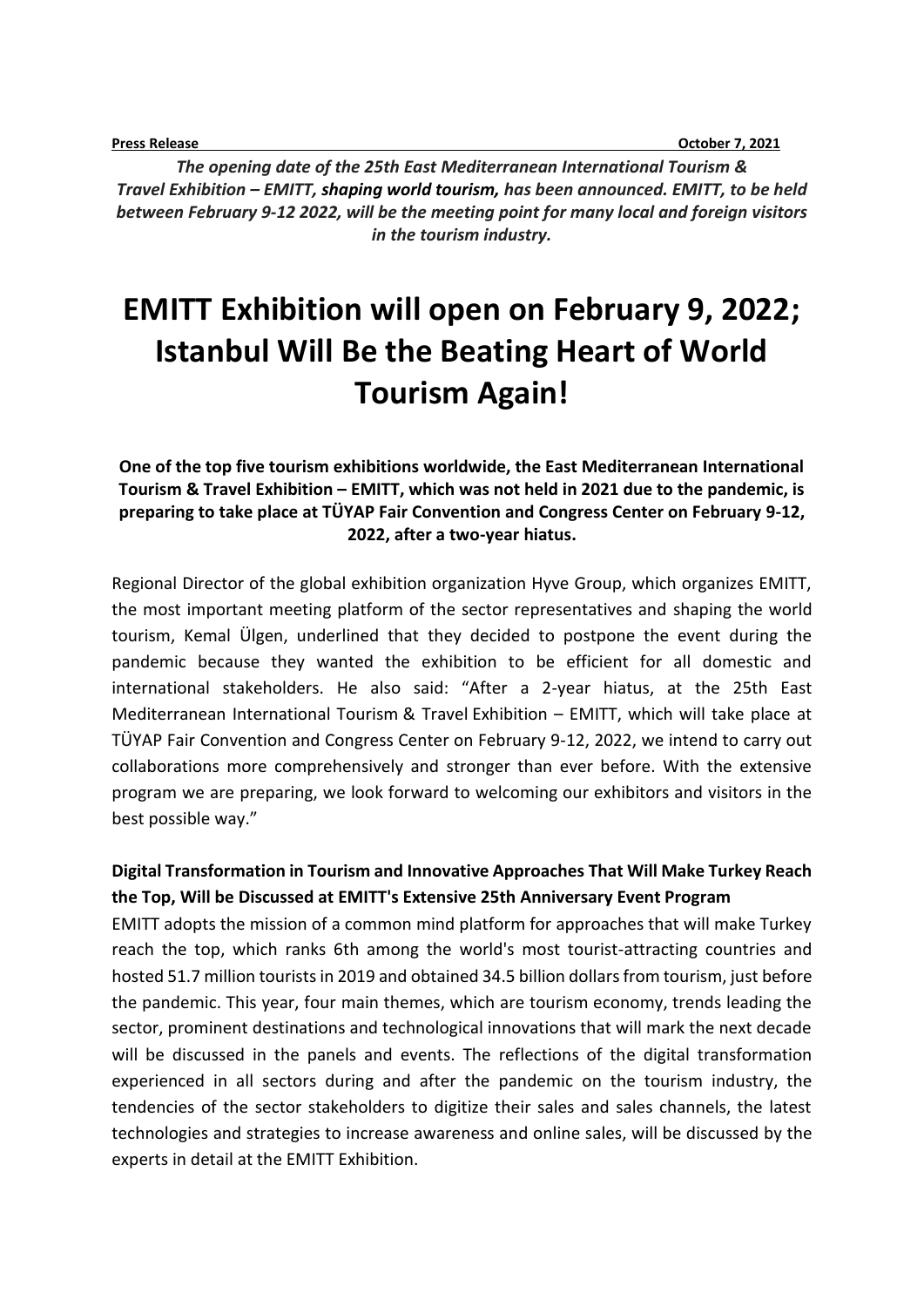# **Health Tourism Sector Worth \$1 Billion Will be Presented at the EMITT Exhibition for the First Time**

The 25th EMITT Exhibition, which will be held at TÜYAP on February 9-12, 2022, will host health tourism professionals for the first time. Diversifying the tourism products and cooperation opportunities it provides to foreign buyers and visitors, EMITT Exhibition aims to promote Turkish health tourism in other countries. In Turkey, after the construction of city hospitals, health infrastructure has been renewed, and now it is becoming the new center of health tourism for American, European and Middle Eastern tourists. It is important to build collaborations quickly and professionally in order to make faster progress and to increase Turkey's global market share in the field. Stating that 880 thousand tourists came to Turkey for health purposes in 2019, EMITT Exhibition Director Hacer Aydın said, "Turkey's goal of becoming a global health tourism center is in our national agenda, it is something we have been planning and investing in for a long time". In recent years, especially because of Europe's aging health infrastructure, Turkey has started to become an important health tourism point for the world, especially in the Middle East and Europe. Aydın said that it is very important for Turkey to improve its brand value in this sector. Stating that health tourism will make a significant contribution especially in terms of foreign currency inflow, Aydın emphasized that according to data obtained by TUIK, health tourism expenditure in 2019 was 1 billion 65 million dollars and its share of total tourism income was 3.09 percent.

# **EMITT Increased the Total Number of Visitors by 29% and the Number of Foreign Visitors by 87% in 2019**

EMITT Exhibition, in which the trends of tourism are determined by providing information exchange and by identifying the development areas of the tourism industry all over the world and in Turkey, aims to improve Turkey's performance in the field of health tourism by hosting health tourism representatives in its 25th year. The exhibition, which was last held in 2019, brought together nearly 1000 exhibitors and 200 tour operators from 103 countries with 44.321 visitors, and made a significant contribution to the country's economy by making 4.476 appointed job interviews. In addition, it continued to strengthen its mission of being the meeting point for Turkey and the global tourism industry.

#### **Rates Expected to Increase in 2022**

Thanks to the global increase in COVID-19 vaccination rates, in 2021, the number of tourism and travel activities has increased significantly compared to January-August 2020. According to the data of the Ministry of Tourism, the total number of tourists coming to Turkey in January-August 2021 increased to 14 million. It was 7.25 million in January-August 2020. According to the data of the Ministry, there was a 93.1% increase in the number of tourists compared to the previous year. The fact that Turkey's tourism income increased by 33% in the first six months of 2021, from \$4.10 billion to \$5.45 billion, shows the rapid development in the sector, while it has also clearly demonstrated the great contribution that the East